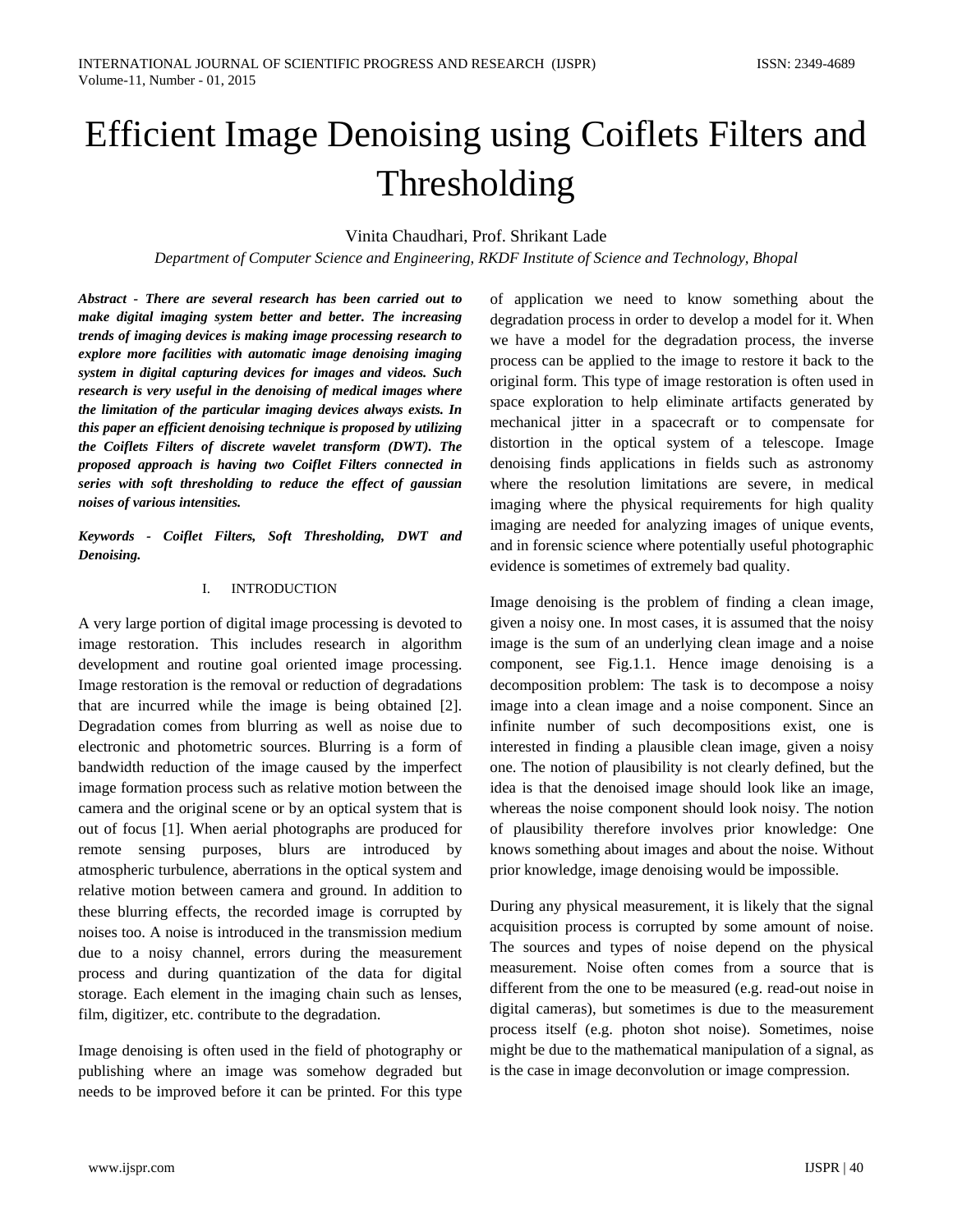

Fig. 1.1 A noisy image is assumed to be the sum of an underlying clean image and noise

Often, a measurement is corrupted by several sources of noise and it is usually difficult to fully characterize all of them. In all cases, noise is the undesirable part of the signal. Ideally, one seeks to reduce noise by manipulating the signal acquisition process, but when such a modification is impossible, denoising algorithms are required.

The characteristics of the noise depend on the signal acquisition process. Images can be acquired in a number of ways, including, but not limited to: Digital and analog cameras of various kinds (e.g. for visible or infra-red light), magnetic resonance imaging (MRI), computed tomography (CT), positron-emission tomography (PET), ultra sonography, electron microscopy and radar imagery such as synthetic aperture radar (SAR).

The following is a list of possible types of noise.

- Additive white Gaussian noise
- Photon shot noise
- Thermal noise
- Salt-and-pepper noise
- Compression artifacts
- Rician noise
- Colored noise

## II. COIFLET FILTERS

Over the last two decades, wavelets have gained a lot of popularity and become a standard tool for many disciplines. Despite all the attention, it can be difficult to obtain filter coefficients for even the most commonly used wavelets.

- Wavelets are indexed by the number of vanishing moments.
- Wavelets can have more than one name
- There are different conventions for filter scale factors.

Let h and g be the wavelet decomposition (analysis) filters, where h is a lowpass filter and g is a highpass filter. Let the dual filters h˜ and ˜g be the wavelet reconstruction (synthesis) filters. One stage of decomposition followed by reconstruction is.



The wavelet filters h, g, h $\tilde{g}$ ,  $\tilde{g}$  must satisfy the perfect reconstruction conditions,

$$
h(z)\tilde{h}(z) + g(z)\tilde{g}(z) = 2,
$$
  

$$
h(z)\tilde{h}(-z) + g(z)\tilde{g}(-z) = 0.
$$

Scaling the filters by some scale factors  $\alpha$ ,  $\beta$  and shifting by some even integers 2j, 2k

$$
h'(z) = \alpha z^{2j} h(z), \qquad g'(z) = \beta z^{2k} g(z), \n\tilde{h}'(z) = \alpha^{-1} z^{-2j} \tilde{h}(z), \quad \tilde{g}'(z) = \beta^{-1} z^{-2k} \tilde{g}(z),
$$

preserves the perfect reconstruction conditions. Exchanging the primal filters h, g with the dual filters h˜, ˜g also produces a valid wavelet.



Any FIR (compact support) wavelet transform can be expressed as a lifting scheme [2]. The lifting scheme analysis is described with a sequence of "predict" and "update" filters, denoted p1, p2,  $\dots$  for predict filters and u1, u2,  $\dots$ for update filters. After the filtering steps, xe is multiplied by Ks and xo is multiplied by Kd. For the inverse transform, undo the Ks and Kd scale factors, change additions to subtractions, and perform the filtering steps in the reverse order.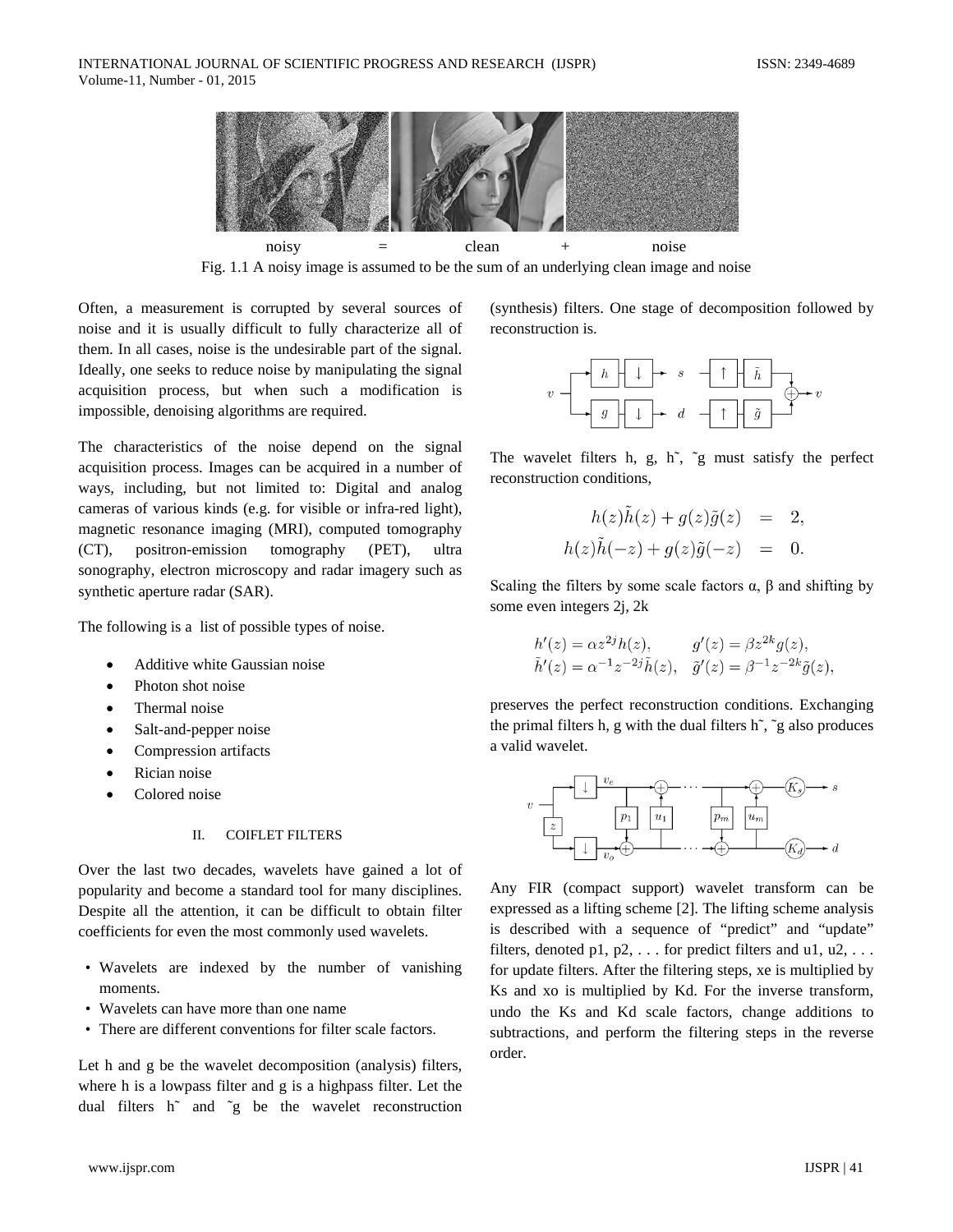$$
h(z) = \sum_{k} h_k z^{-k}, \qquad g(z) = zh(-z^{-1}),
$$
  

$$
\tilde{h}(z) = h(z^{-1}), \qquad \tilde{g}(z) = g(z^{-1})
$$

Coiflet 1

| $h_{0}$ | $\stackrel{.}{=}$ | $-0.072$ 732 619 513, |  |  |
|---------|-------------------|-----------------------|--|--|
| $h_1$   | $\dot{=}$         | 0.337 897 662 458,    |  |  |
| $h_2$   | $\dot{=}$         | 0.852 572 020 212,    |  |  |
| $h_3$   | $\dot{=}$         | 0.384 864 846 864,    |  |  |
| $h_{4}$ | $\div$            | $-0.072$ 732 619 513, |  |  |
| $h_{5}$ | $\div$            | $-0.015$ 655 728 135  |  |  |

Coiflet 2

| $h_{\rm 0}$      | ≐ | 0.016 387 336 464,    |  |  |
|------------------|---|-----------------------|--|--|
| $h_{1}$          | ≐ | $-0.041$ 464 936 782, |  |  |
| h2               | ≐ | $-0.067$ 372 554 722, |  |  |
| $h_3$            | ≐ | 0.386 110 066 823,    |  |  |
| $h_4$            | ≐ | 0.812 723 635 450,    |  |  |
| $h_{5}$          | ≐ | 0.417 005 184 424,    |  |  |
| $h_{\mathbf{6}}$ | ≐ | $-0.076$ 488 599 079, |  |  |
| $_{h_7}$         | ≐ | $-0.059$ 434 418 647, |  |  |
| $h_{8}$          | ≐ | 0.023 680 171 946,    |  |  |
| hq               | ≐ | 0.005 611 434 819,    |  |  |
| $h_{10}$         | ≐ | $-0.001$ 823 208 871, |  |  |
| $h_{11}$         | ≐ | $-0.000$ 720 549 445  |  |  |
|                  |   |                       |  |  |

## III. PROPOSED DENOISING METHODOLOGY

The image denoising is performed in this paper is using Coiflet Filter of Wavelet Transform. Various image denoising techniques has been carried out with the wavelet filters and here the two Coiflet5 transforms with the soft thresholding working better to reduce the noise levels.

The block diagram of the proposed approach is given below. The main blocks are reading of image, adding of the gaussian noise of different intensities and Coiflet5 transforms with soft thresholding twice followed by the same and the denoised image is in the output.

The above proposed denoising methodology is implemented using an algorithm on simulation tool which is explained in the below steps:

- *a) Start simulation*
- *b) Browse an image want to transfer denoising on it*
- *c) Read image (Load image in simulation environment)*
- *d) Add Gaussian Noise of different intensitites*
- *e) Save Noisy image*
- *f) Calcualte PSNR of Noisy Image*
- *g) Perform Wavelet Decomposition with Coiflet5 Filter and Soft Thresholding twice one by one*
- *h) Save Denoised Image*
- *i) Calculate PSNR to Check the effectiveness of the technique*
- *j) End of Simulation*



Fig. 3.1 Block Diagram of the Proposed Methodology

# IV. SIMULATION RESULTS

Image denoising using the Coiflet5 Wavelet Filters Decomposition is performed on the standard grayscale images e.g. Lena, Barbara, Boats, House and Peppers are of size 512×512. All these images are attacked with the Gaussian Noises with standard deviation  $\sigma = 10, 20, 30, 40$ and 50.

The results obtained after proposed denoising method are shown in the below figures. The proposed method is combine form of two Coiflet5 Wavelet Filters and Soft Thresholding.

From the Table I and From Table II it is clear that the proposed denoising method giving us better PSNR than the previous works performed on the standard images for image processing.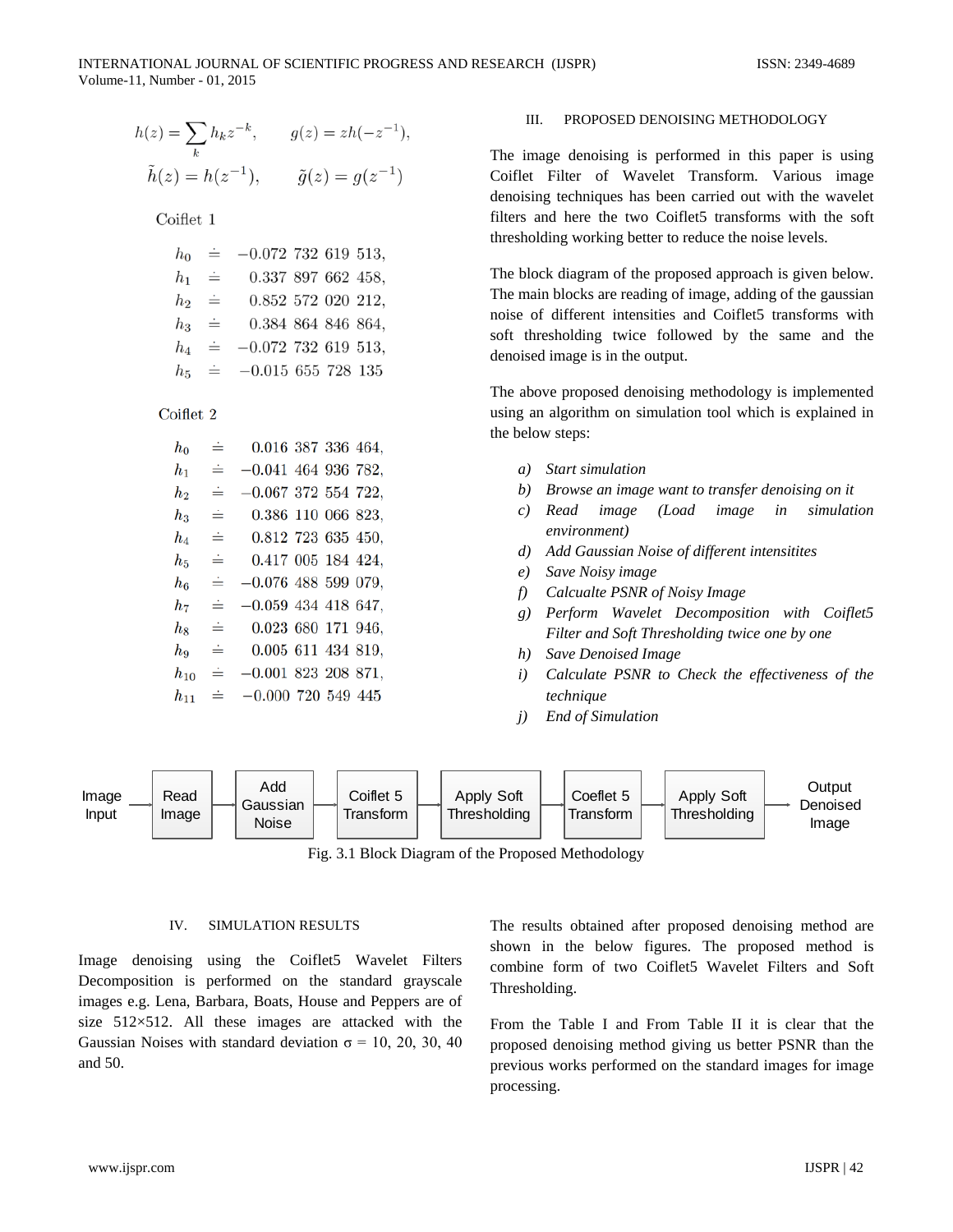| Gaussian<br>Noise | $\sigma = 10$   | $\sigma = 20$   | $\sigma = 30$   | $\sigma = 40$   | $\sigma = 50$   |
|-------------------|-----------------|-----------------|-----------------|-----------------|-----------------|
| Noisy<br>Image    | $PSNR = 30.0dB$ | $PSNR = 27.0dB$ | $PSNR = 25.3dB$ | $PSNR = 24.0dB$ | $PSNR = 23.1dB$ |
| Denoised<br>Image | $PSNR = 31.3dB$ | $PSNR = 29.3dB$ | $PSNR = 28.0dB$ | $PSNR = 27.0dB$ | $PSNR = 26.3dB$ |

# TABLE I: PSNR OF DIFFERENT GAUSSIAN NOISE LEVELS AND DENOISED IMAGE

TABLE II: COMPARISON OF PSNR PERFORMANCE

|                |                  | <b>PSNR (dB) of Denoised Image</b> |               |               |               |               |  |
|----------------|------------------|------------------------------------|---------------|---------------|---------------|---------------|--|
| Image          | <b>Technique</b> | $\sigma = 10$                      | $\sigma = 20$ | $\sigma = 30$ | $\sigma = 40$ | $\sigma = 50$ |  |
| <b>Boats</b>   | Proposed         | 32.6                               | 30.4          | 29.0          | 28.0          | 27.2          |  |
|                | Existing         | 32.3                               | 29.0          | 27.1          | 26.0          | 24.9          |  |
| Lena           | Proposed         | 33.3                               | 30.9          | 29.4          | 28.3          | 27.4          |  |
|                | Existing         | 33.9                               | 31.0          | 29.7          | 28.4          | 27.0          |  |
| Pepper         | Proposed         | 33.9                               | 31.2          | 29.6          | 28.5          | 27.6          |  |
|                | Existing         | 35.1                               | 31.7          | 29.8          | 28.2          | 27.1          |  |
| House          | Proposed         | 35.7                               | 32.8          | 31.0          | 29.9          | 28.9          |  |
|                | Existing         | 36.9                               | 34.1          | 31.7          | 30.3          | 29.2          |  |
| <b>Barbara</b> | Proposed         | 32.1                               | 29.8          | 28.4          | 27.4          | 26.6          |  |
|                | Existing         | 31.7                               | 29.4          | 26.9          | 24.5          | 24.1          |  |

### V. CONCLUSION AND FUTURE SCOPE

The image denoising techniques using wavelet decomposition are used, but working towards the efficient techniques is always a need of research and development industry. In this paper the Coiflet Wavelet Filter is used to denoise the images affected by Gaussian Noise of different intensities. The percentage improvement from the previous method is about four percent. In the future the series of different wavelet filter followed by different thresholding technique will much more productive for the future denoising needs.

#### REFERENCES

- [1] John C. Wood, Kevin Johnson "Wavelet-denoising of complex magnetic resonance images" *IEEE* 1998
- [2] Wilfred L. Rosenbaum, M. Stella Atkinsa, Gordon E. Sarty "Classification and performance of denoising algorithms for

low signal to noise ratio magnetic resonance images" *SPIE*  vol.3979 2000

- [3] Fabrizio Argenti, Gionatan Torricelli "Speckle suppression in ultrasonic images based on undecimated wavelets" *EURASIP Journal on Applied Signal Processing* 2003
- [4] Jiecheng Xie, Student Member, IEEE, Dali Zhang, and Wenli Xu "Spatially adaptive wavelet denoising using the minimum description length principle" *IEEE Transactions on Image Processing,* vol. 13, no. 2 February 2004
- [5] Alle Meije Wink and Jos B.T.M.Roerdink "Denoising functional MR Images – a comparison of wavelet denoising and gaussian smoothing" *IEEE Transactions on Medical Imaging,* vol. 23, no. 3 March 2004
- [6] Hyeokho Choi and Richard G.Baranuik "Multiple wavelet basis image denoising using besov ball projections" *IEEE Signal Processing Letters,* vol. 11, no. 9 September 2004.
- [7] Byung-Jun Yoon and P. P. Vaidyanathan "Wavelet-based denoising by customized thresholding"
- [8] Tai-Chiu Hsung, Daniel Pak-Kong Lun and K.C.Ho "Optimizing the multiwavelet shrinkage denoising" *IEEE Transactions on Signal Processing,* vol. 53, no. 1 January 2005
- [9] Aleksandra Piˇzurica, Alle Meije Wink, Ewout Vansteenkiste, Wilfried Philips and Jos B.T.M. Roerdink "A review of wavelet denoising in MRI and ultrasound brain imaging" Submitted to *current medical imaging reviews*
- [10] Yong Sun Kim and Jong Beom Ra "Improvement of ultrasound image based on wavelet transform: Speckle Reduction and Edge Enhancement" *Medical Imaging 2005: Image Processing, edited by J. Michael Fitzpatrick, Joseph M. Reinhardt, Proc. Of SPIE* vol. 5747 2005.
- [11] Kai-qi Huang, Zhen-ye Wu, George S.K.Fung, Francis H.Y.Chan "Color image denoising with wavelet thresholding